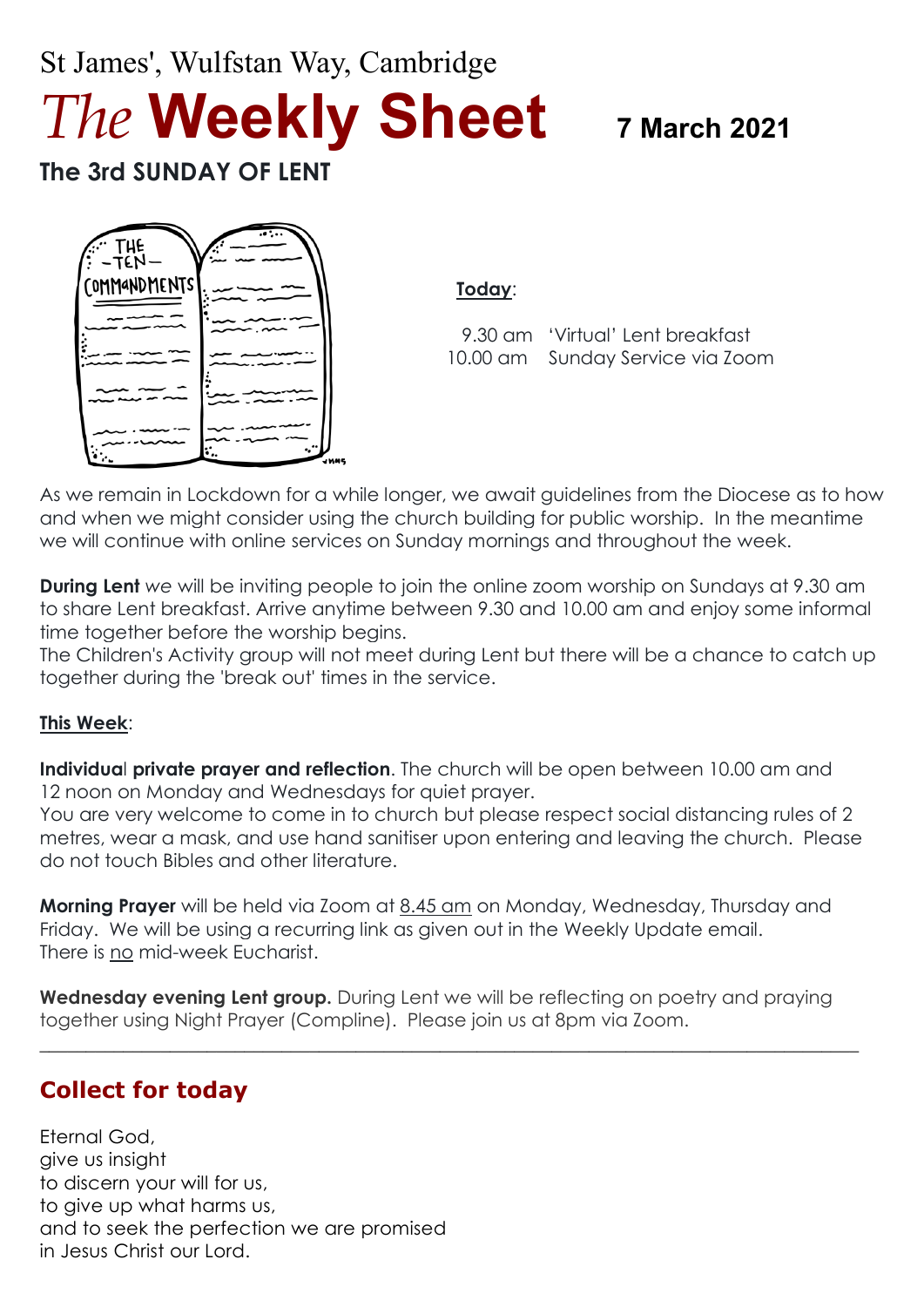# **Today's readings are:**

**Exodus 20.1-17; Psalm 19; 1 Corinthians 1.18-25; John 2.13-22**

## **Exodus 20.1-17**

#### **The Ten Commandments**

Then God spoke all these words:

I am the LORD your God, who brought you out of the land of Egypt, out of the house of slavery; you shall have no other gods before me.

 $\_$  , and the set of the set of the set of the set of the set of the set of the set of the set of the set of the set of the set of the set of the set of the set of the set of the set of the set of the set of the set of th

You shall not make for yourself an idol, whether in the form of anything that is in heaven above, or that is on the earth beneath, or that is in the water under the earth. You shall not bow down to them or worship them; for I the LORD your God am a jealous God, punishing children for the iniquity of parents, to the third and the fourth generation of those who reject me, but showing steadfast love to the thousandth generation of those who love me and keep my commandments.

You shall not make wrongful use of the name of the LORD your God, for the LORD will not acquit anyone who misuses his name.

Remember the sabbath day, and keep it holy. For six days you shall labour and do all your work. But the seventh day is a sabbath to the LORD your God; you shall not do any work—you, your son or your daughter, your male or female slave, your livestock, or the alien resident in your towns. For in six days the LORD made heaven and earth, the sea, and all that is in them, but rested the seventh day; therefore the LORD blessed the sabbath day and consecrated it.

Honour your father and your mother, so that your days may be long in the land that the LORD your God is giving you.

You shall not murder.

You shall not commit adultery.

You shall not steal.

You shall not bear false witness against your neighbour.

You shall not covet your neighbour's house; you shall not covet your neighbour's wife, or male or female slave, or ox, or donkey, or anything that belongs to your neighbour.

 $\_$  , and the set of the set of the set of the set of the set of the set of the set of the set of the set of the set of the set of the set of the set of the set of the set of the set of the set of the set of the set of th

### **Psalm 19**

The heavens are telling the / glory of / God and the / firmament pro/claims his / handiwork. One day pours out its / song to an/other and one night unfolds / knowledge / to an/other. They have neither / speech nor / language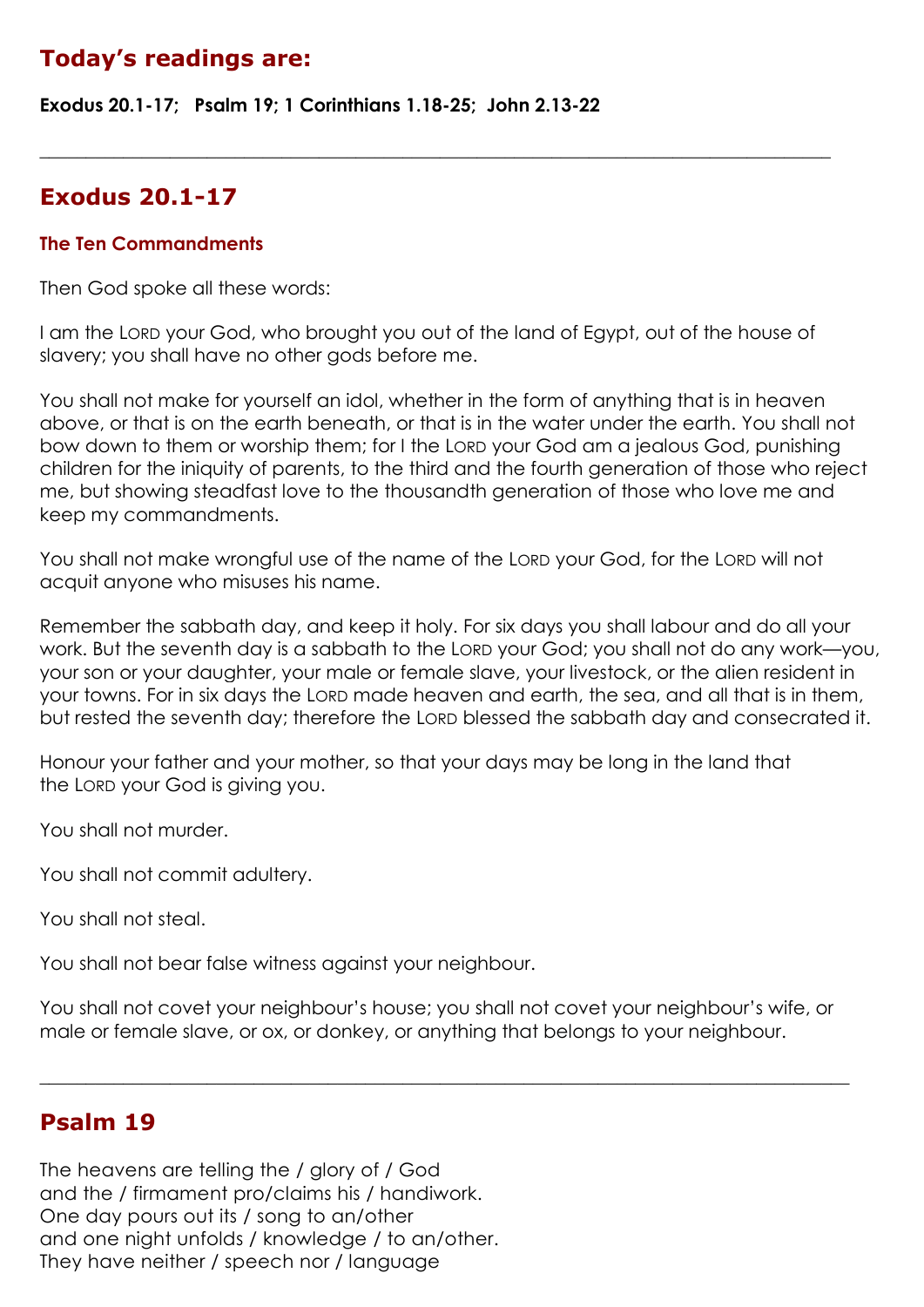and their / voices / are not / heard, Yet their sound has gone out into / all / lands and their / words to the / ends of the / world. In them has he set a tabernacle / for the / sun, that comes forth as a bridegroom out of his chamber and rejoices as a / champion to / run his / course. It goes forth from the end of the heavens and runs to the very / end a/gain, and there is nothing / hidden / from its / heat. The law of the Lord is perfect, re/viving the / soul; the testimony of the Lord is sure and gives / wisdom / to the / simple. The statutes of the Lord are right and re/joice the / heart; the commandment of the Lord is pure and gives / light / to the / eyes. The fear of the Lord is clean and en/dures for / ever; the judgements of the Lord are true and / righteous / alto/gether. More to be desired are they than gold, more than / much fine / gold, sweeter also than honey, / dripping / from the / honeycomb. By them also is your / servant / taught and in keeping them / there is / great re/ward. Who can tell how often / they of/fend? O cleanse me / from my / secret / faults! Keep your servant also from pre/sumptuous / sins lest they get do/minion / over / me; so shall I be / unde/filed, and / innocent of / great o/ffence. Let the words of my mouth and the meditation of my heart be acceptable / in your / sight, O Lord, my / strength and / my re/deemer.

# **1 Corinthians 1.18-25**

#### **Christ the Power and Wisdom of God**

For the message about the cross is foolishness to those who are perishing, but to us who are being saved it is the power of God. For it is written,

\_\_\_\_\_\_\_\_\_\_\_\_\_\_\_\_\_\_\_\_\_\_\_\_\_\_\_\_\_\_\_\_\_\_\_\_\_\_\_\_\_\_\_\_\_\_\_\_\_\_\_\_\_\_\_\_\_\_\_\_\_\_\_\_\_\_\_\_\_\_\_\_\_\_\_\_\_\_\_\_\_\_\_\_\_

'I will destroy the wisdom of the wise,

and the discernment of the discerning I will thwart.'

Where is the one who is wise? Where is the scribe? Where is the debater of this age? Has not God made foolish the wisdom of the world? For since, in the wisdom of God, the world did not know God through wisdom, God decided, through the foolishness of our proclamation, to save those who believe. For Jews demand signs and Greeks desire wisdom, but we proclaim Christ crucified, a stumbling-block to Jews and foolishness to Gentiles, but to those who are the called, both Jews and Greeks, Christ the power of God and the wisdom of God. For God's foolishness is wiser than human wisdom, and God's weakness is stronger than human strength.

 $\_$  , and the set of the set of the set of the set of the set of the set of the set of the set of the set of the set of the set of the set of the set of the set of the set of the set of the set of the set of the set of th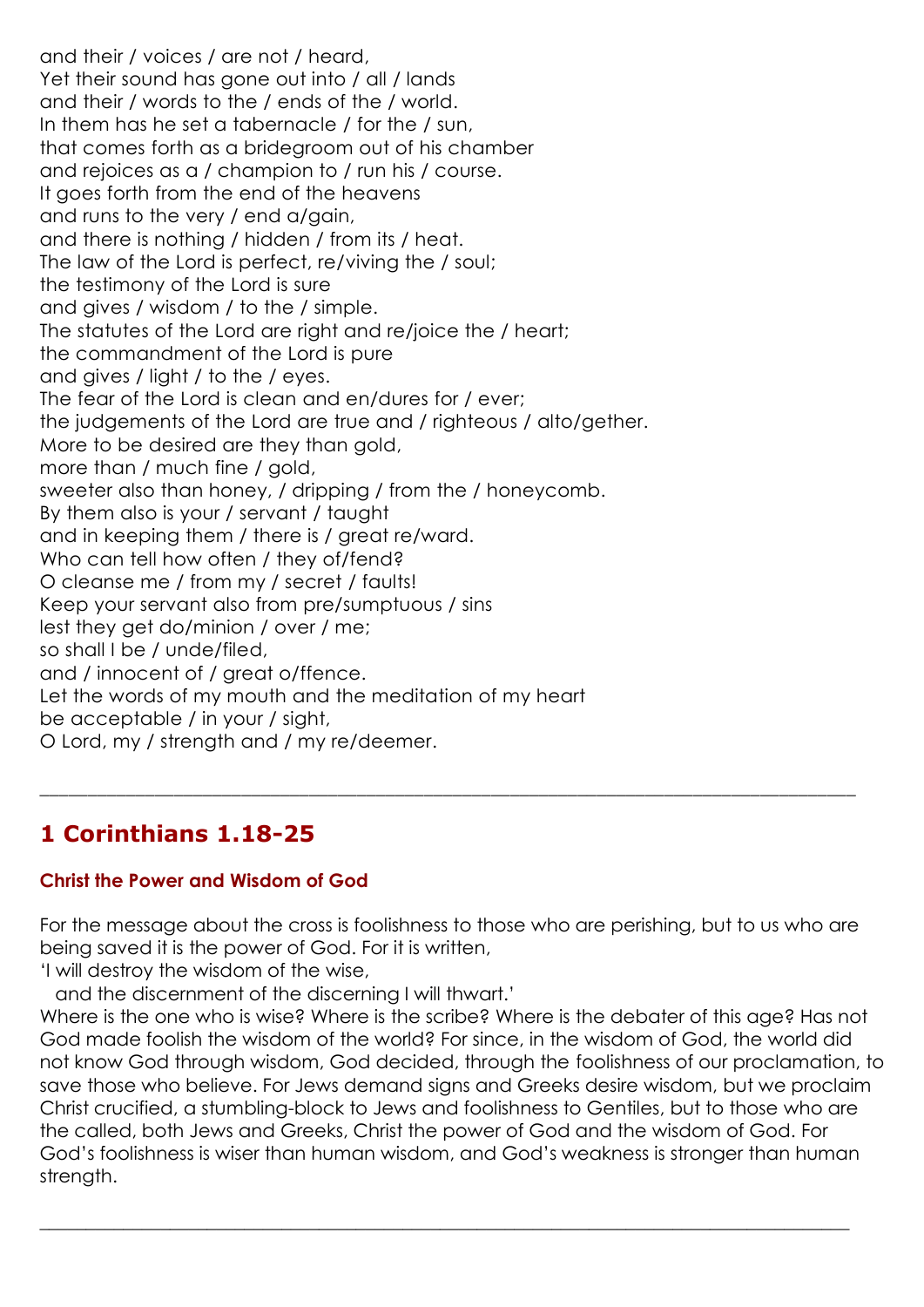# **John 2.13-22**

#### **Jesus Cleanses the Temple**

The Passover of the Jews was near, and Jesus went up to Jerusalem. In the temple he found people selling cattle, sheep, and doves, and the money-changers seated at their tables. Making a whip of cords, he drove all of them out of the temple, both the sheep and the cattle. He also poured out the coins of the money-changers and overturned their tables. He told those who were selling the doves, 'Take these things out of here! Stop making my Father's house a market-place!' His disciples remembered that it was written, 'Zeal for your house will consume me.' The Jews then said to him, 'What sign can you show us for doing this?' Jesus answered them, 'Destroy this temple, and in three days I will raise it up.' The Jews then said, 'This temple has been under construction for forty-six years, and will you raise it up in three days?' But he was speaking of the temple of his body. After he was raised from the dead, his disciples remembered that he had said this; and they believed the scripture and the word that Jesus had spoken.

**\_\_\_\_\_\_\_\_\_\_\_\_\_\_\_\_\_\_\_\_\_\_\_\_\_\_\_\_\_\_\_\_\_\_\_\_\_\_\_\_\_\_\_\_\_\_\_\_\_\_\_**

# **Readings for next Sunday, 14 March (Mothering Sunday)**

Exodus 2.1-10; Psalm 34.11-20; 2 Corinthians 1.3-7; Luke 2.33-35

We will be celebrating **Mothering Sunday** with an online All Age service next Sunday at 10am (Lent breakfast beforehand at 9.30am).

\_\_\_\_\_\_\_\_\_\_\_\_\_\_\_\_\_\_\_\_\_\_\_\_\_\_\_\_\_\_\_\_\_\_\_\_\_\_\_\_\_\_\_\_\_\_\_\_\_\_\_\_\_\_\_\_

**Grass-cutting rota.** Stanley Wilson would like to thank all those who helped with the grass cutting last season. For the coming months, he is asking for new volunteers to join the rota. It is likely to be every 6 weeks (or longer if the numbers increase). The more volunteers we have, the fewer times those on the rota will have to participate. Please get in touch with Stanley – thank you.

**Zoom Bible and Prayer group on Wednesdays in Lent.** We will be looking at different poems as part of our reflective time together throughout Lent. Each week the poem will be sent out with the weekly update email. Each session will conclude with Compline.

**Zoom Banner making sessions during Lent.** If you like to sew or just want to try, we are hoping to create something that reflects our feelings about the last year and how we have coped/are coping. All welcome - no experience necessary, just a willingness to try. Bring a cuppa with you and join our Saturday meetings from 3:30-4:30 pm on 6, 13, 20 and 27 March to help us start to make a new banner for St. James.

Email Jacqui Worster: **[wreathmaking20@gmail.com](mailto:wreathmaking20@gmail.com)** if you have any questions.

**Spiral Prayer Walk or Labyrinth.** G and Tom Davies (through the Queen Edith Community Forum) have expertly laid out a simple spiral in the side garden of the church, using paint which will gradually fade away. It will remain there for Lent, so do drop by as families or individuals to use it as part of your daily exercise! There is no correct way to walk a labyrinth, but there is a sheet on the hedge next to the spiral with some suggestions from Anne which you are free to use or ignore as you please. We're not expecting there to be many users at one time, but be prepared to socially distance if necessary. See page 5 for picture and more information.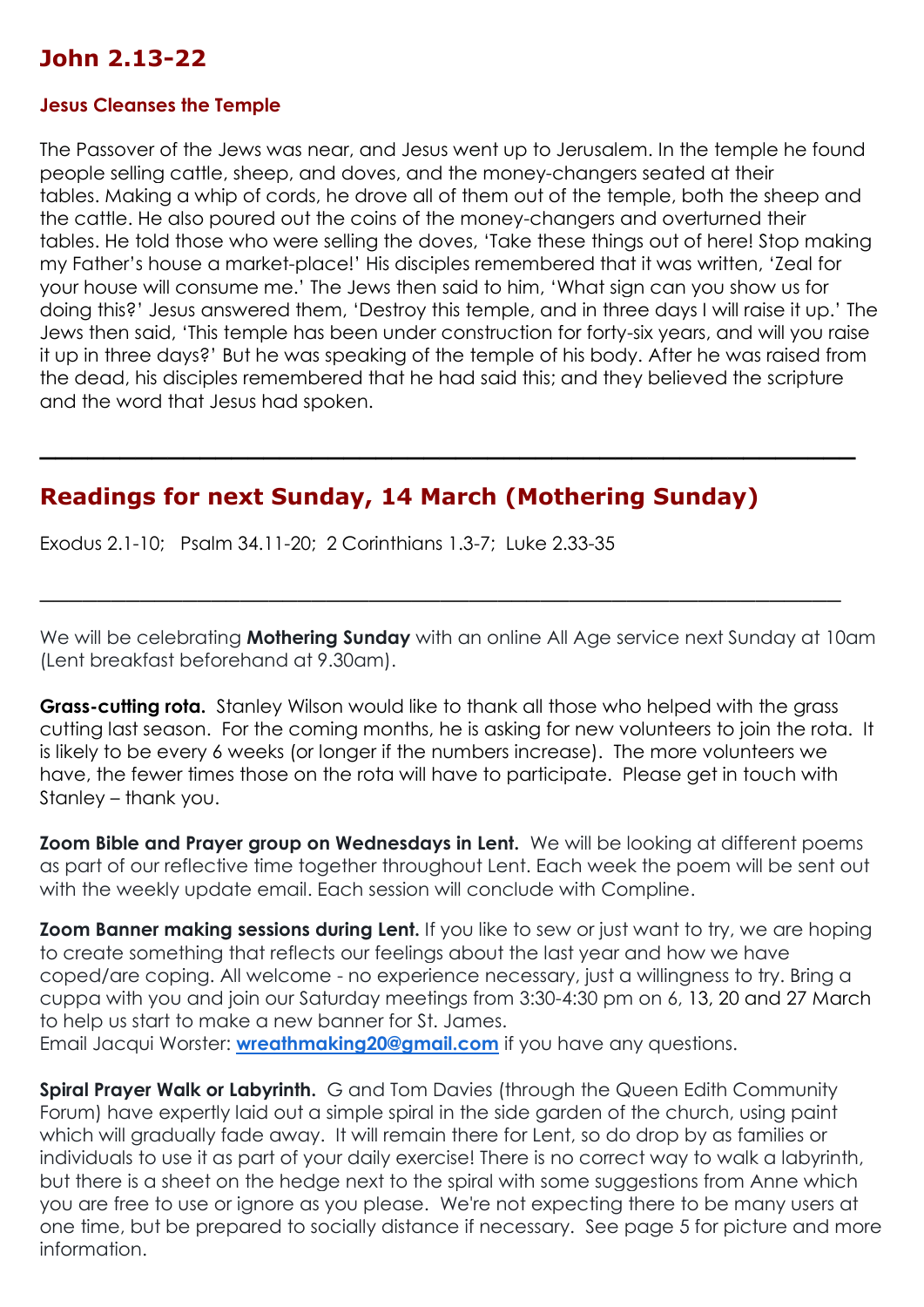**CMS Boxes.** Please hold on to your box until further notice. Thank you.

**1000000 steps challenge for Arthur Rank Hospice** - a message from Eleanor Pippard I have decided to attempt the Arthur Rank's fundraising challenge to walk a million steps in a hundred days. This works out at an average of 10000 a day. To make it more interesting I have calculated that this is about the equivalent of walking from my house to Inverness, using roads rather than going 'as the crow flies' which would involve a lot of swimming. This means that each week I shall be able to see where I have got to in the country. The walk started on 11 January and finishes on 20 April.

Any sponsorship would be gratefully received to help this excellent charity. The link to my giving page is <https://arhc.enthuse.com/pf/eleanor-pippard-d0c4e>

**Food Hub.** The Food Hub will continue operating on a Saturday morning between 10.30 am and 12.30 pm here at St James'.

The food remains a basic food package ideally for those who are either struggling to pay for provisions or who cannot get to the shops or book an online delivery.

During lockdown the Food Hub is unable to receive or collect personal donations from people, but if you would still like to help, look on the Queen Edith Community Forum website to find more details about how to donate financially. Thank you.

**Caroline** is working from home and has access to the office answering machine and email so please do contact her as you would normally.

**Phone line.** The Church of England central team have supported the release of the Daily Hope phone line. Daily Hope offers music, prayers and reflections as well as full worship services from the Church of England at the end of a telephone line.

The line – which is available 24 hours a day on **0800 804 8044** – has been set up particularly with those unable to join online church services during the period of restrictions in mind. Find out more here - [https://www.churchofengland.org/more/media-centre/coronavirus-covid-](https://www.churchofengland.org/more/media-centre/coronavirus-covid-19-guidance-parishes/daily-hope-phone-line)[19-guidance-parishes/daily-hope-phone-line](https://www.churchofengland.org/more/media-centre/coronavirus-covid-19-guidance-parishes/daily-hope-phone-line)

#### **Spiral Prayer Walk or Labyrinth**



Prayer Walk

A Labyrinth is a single, spiralling path that leads to a central area. There you might pause, before continuing on the same path, which takes you out again

There is no right or wrong way to walk a labyrinth. Just set off at a natural pace.

One approach is to focus on your breathing and on matching your steps it.

Another is to silently ask an open question such as those on the poster next to this.

Or you could simply pray. If something is troubling you, using the walk to share that concern with God can really help.